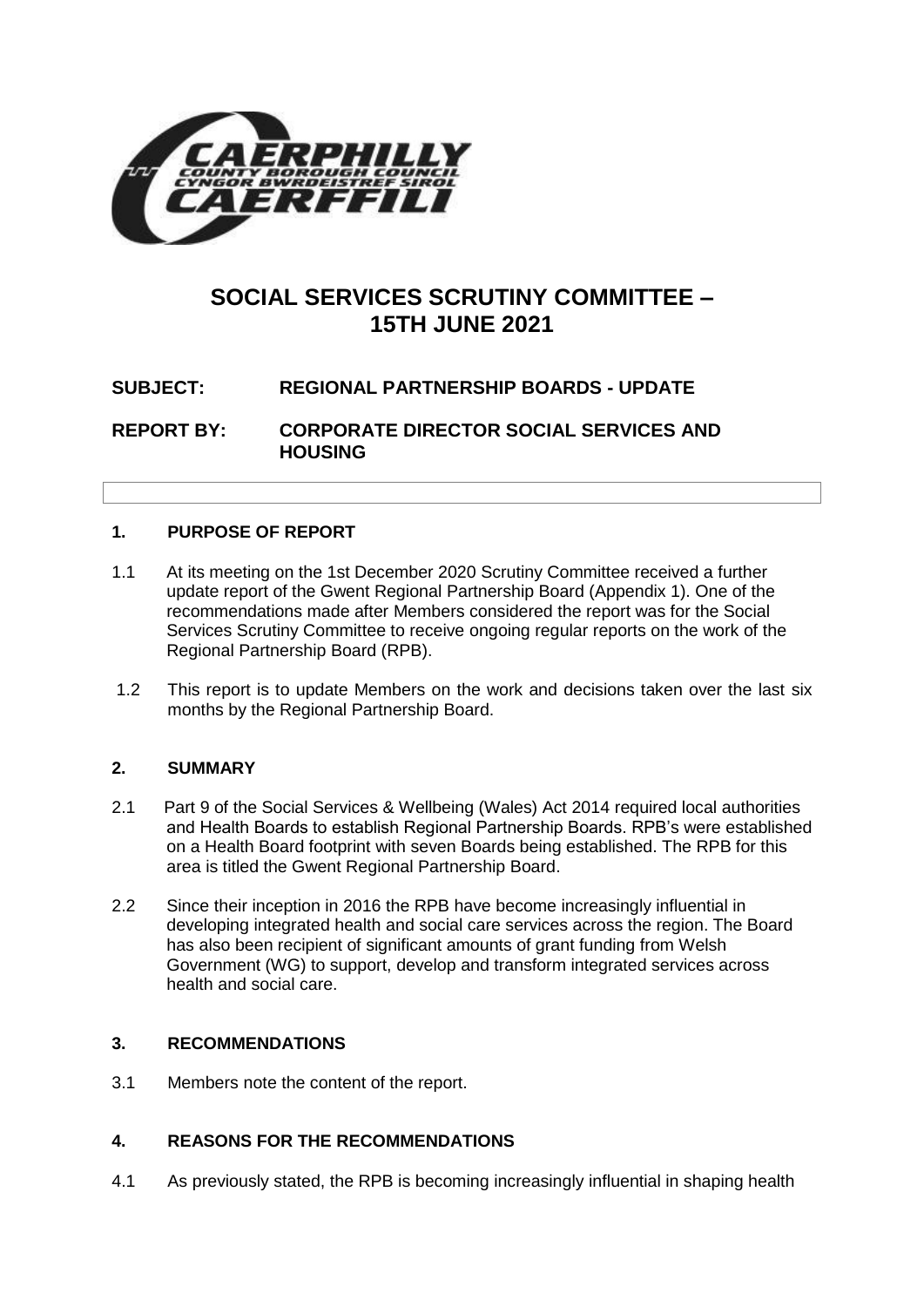and social care services, not just in Caerphilly CBC but across Wales. There is also reference in this report to the Welsh Government consultation on rebalancing care and support in Wales and this has the potential to further increase the influence of the RPB.

### **5. THE REPORT**

- 5.1 The RPB has met on several occasions since the report to Scrutiny Committee in December 2020, with meetings considering a number of key issues including;
	- The continued impact of the Coronavirus outbreak across partner agencies.
	- The continuation of the Transformation Grant and Integrated Care Funding in to 21/22.
	- Responding to the proposals relating to the RPB in Welsh Governments White Paper on rebalancing care and support in Wales.
- 5.2 Unsurprisingly, there has remained a continued focus on the Coronavirus pandemic. Whilst the "second wave" had a greater impact on the NHS and social care services than the first wave we are now seeing a return to some kind of normality in terms of requests for services and the number of assessments being undertaken. Despite this, we are very mindful that the current positive position in terms of infection rates and deaths could change very quickly, with the subsequent impact on front line service delivery.
- 5.3 As the NHS begins to move away from a coronavirus focus its attention will inevitably turn to deal with the back logs and waiting lists for people requiring other forms of treatment. As this work gathers pace the pressure on social services departments to discharge people from hospital in a safe and timely way will increase significantly. This is going to put pressure on some of our community services particularly in relation to domiciliary care Community resource teams and occupational therapy services.
- 5.4 Previous reports to Scrutiny Committee on the work of the RPB have referred to the grant funding allocated to the Board by Welsh Government mainly in in the form of Transformation Grant monies and monies made available via the Integrated Care Fund (ICF). At all RPB meetings, finance reports are received, completed by NHS finance staff (Health Boards have always been the "bankers" for grant monies received by the RPB).
- 5.5 In terms of the Transformation Grant the RPB submitted a "Gwent Transformational Offer" to Welsh Government, who subsequently awarded £13.4 million of grant funding for a two year period. This was in response to the Welsh Government 'Healthier Wales' initiative which allocated £100 million to transformational projects across Wales.
- 5.6 The Gwent Transformational Offer related to priority areas, derived from the Area Plan and the strategic directions of the Regional Partnership Board. These included:
	- The development of early intervention and prevention services (Integrated Wellbeing Networks);
	- The development of primary and community care services (this contract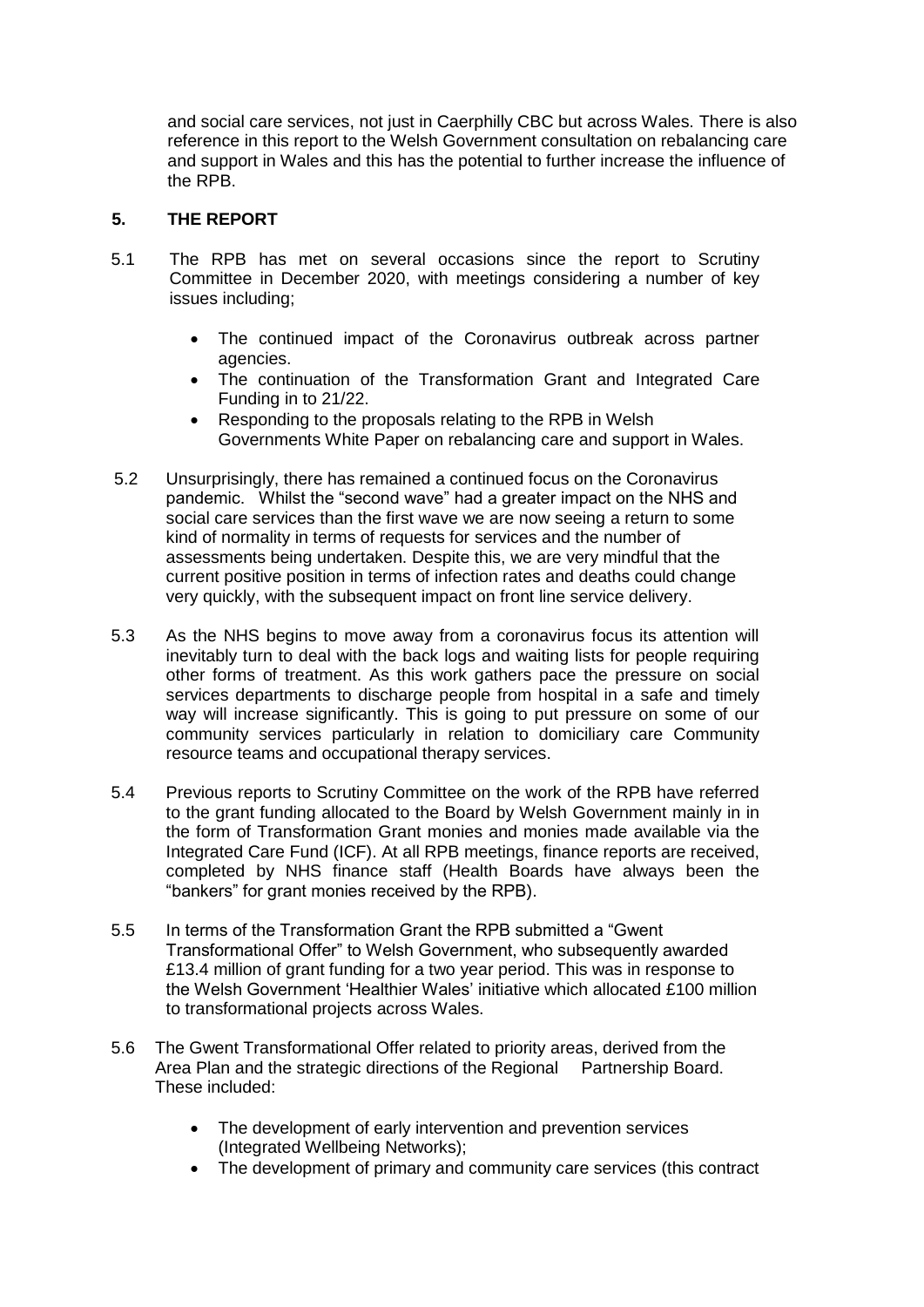ended is now referred to as placed based services);

- The redesign of child and adolescent emotional and mental health services (Iceberg Model);
- The development of an integrated 'Home First' prevention of admission and discharge model;
- The development of workforce planning and organisational development to underpin transformational activity.
- 5.7 The Gwent Transformation Programme has continued to make good progress, with the programmes adapting their scope and focus to ensure they are able to support the local response to COVID-19. However, during the Coronavirus pandemic some of the projects under the transformation programme had to stop, reduce their offer to the public or redirect efforts towards helping fight the Coronavirus. This has delayed the time available for these models to evidence success and for their evaluations to be completed.
- 5.8 Helpfully, Welsh Government have now confirmed funding will continue for a further transition year in its current format until March 2022. Each programme has developed a plan of work around financial sustainability, making clear the value of the programmes in line with the wider strategic improvement objectives of the Regional Partnership Board.
- 5.9 All programmes had commissioned independent evaluation of the models, with the Institute of Public Care (IPC) being successful for place based care, integrated wellbeing networks and Home First and Cedar Associates are leading the evaluation of the Iceberg model. These had started but again fell victim to the pandemic and have now been re-commenced.
- 5.10 There remains significant uncertainty around the ongoing funding of these schemes post March 2022. Discussions and representations between Regional Partnership Board members and Welsh Government are ongoing. In the event that funding does cease there are only two potential courses of action,
	- The services financed by the grants cease with the corresponding loss of service provision and progress made to date.
	- The services financed by the grants are funded from the Social Services core budget, with corresponding savings made in other areas to allow this funding to continue.
- 5.11 Monthly meetings take place with health regarding the potential of ICF funding. The purpose of these meetings is to determine options that can be implemented once WG proposals are known.
- 5.12 Members will recall that on the 16th March 2021 Scrutiny Committee received a report on the Welsh Government White Paper on rebalancing care and support in Wales. Based on comments received from Scrutiny and Cabinet Members, a response to the consultation was sent to Welsh Government. The response is attached as Appendix 2 of this report.
- 5.13 Members were particularly concerned around proposals to make RPB's legal entities in their own right with ability to employ staff and commission services. Particular concern was expressed with regard to the lack of clarity on the enhanced role of the RPB and the role of Elected Members from local authorities in terms of scrutinising the role of the Board.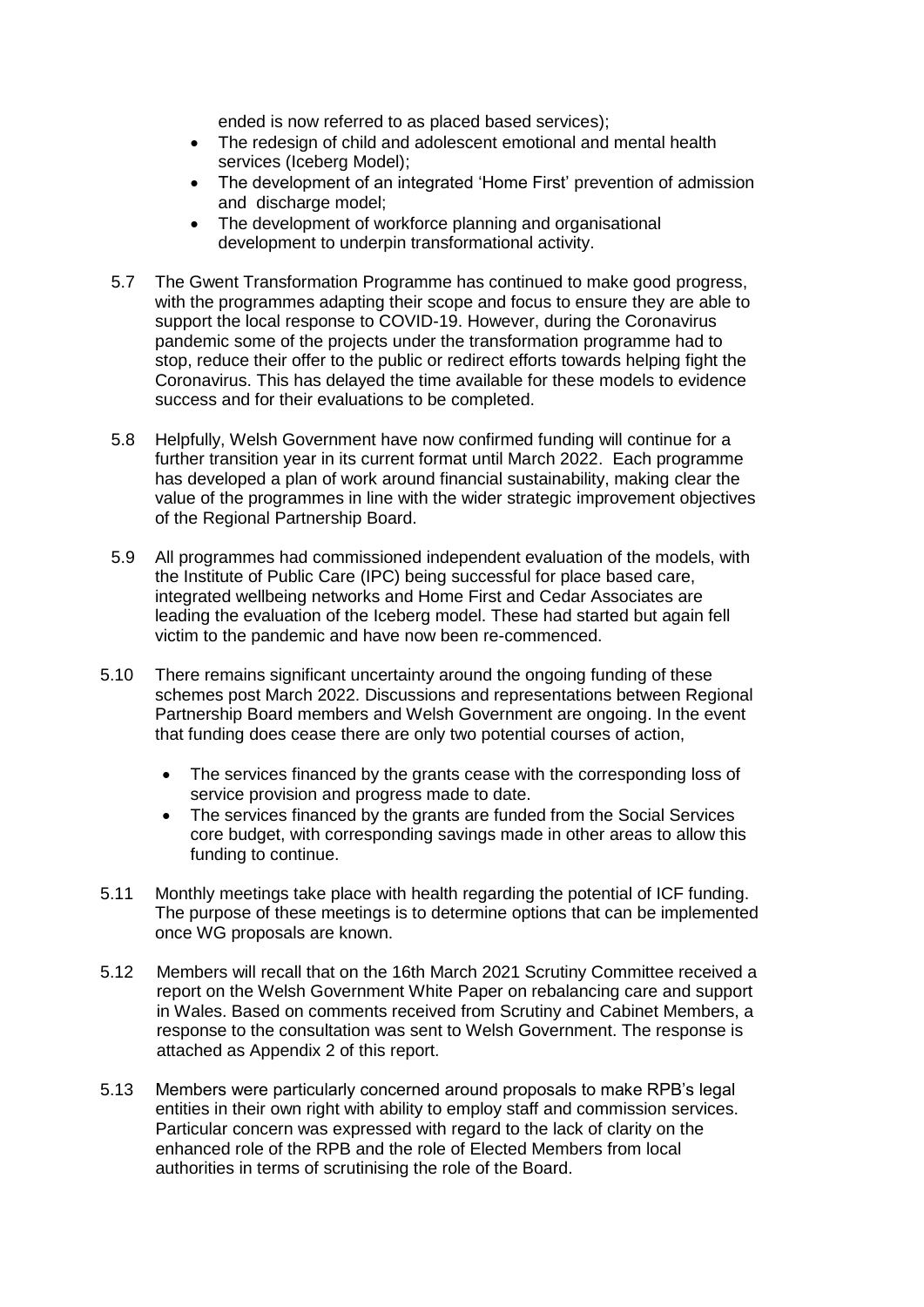5.14 Given the outcome of the recent Welsh Government elections we are now awaiting the Programme for Government which should provide a guide on the priorities for Government and where their proposals around on rebalancing care and support will go next.

#### 5.15 **Conclusion**

This report updates Members on the key issues considered by the Board since the report to committee on the 1 December 2020. Further reports will be submitted to Committee in accordance with the Forward Work Programme.

#### **6. ASSUMPTIONS**

6.1 There are no assumptions contained in this report.

#### **7. SUMMARY OF INTEGRATED IMPACT ASSESSMENT**

7.1 This report is for information so the completion of an Integrated Impact Assessment is not required.

#### **8. FINANCIAL IMPLICATIONS**

8.1 There are no direct implications arising from this report.

#### **9. PERSONNEL IMPLICATIONS**

9.1 There are no direct personnel implications arising from this report.

#### **10. CONSULTATIONS**

10.1 There are no consultation responses that have not been reflected in this report.

#### **11. STATUTORY POWER**

- 11.1 Social Services & Wellbeing (Wales) Act 2014.
- Author: Dave Street, Corporate Director, Social Services & Housing [streed@caerphilly.gov.uk](mailto:streed@caerphilly.gov.uk)
- Consultees: Councillor Shayne Cooke, Cabinet Member [COOKS3@CAERPHILLY.GOV.UK](mailto:COOKS3@CAERPHILLY.GOV.UK) Councillor Donna Cushing, Chair Social Services Scrutiny CUSHID@CAERPHILLY.GOV.UK Councillor Carmen Bezzina, Vice Chair Social Services Scrutiny BEZZIC@CAERPHILLY.GOV.UK